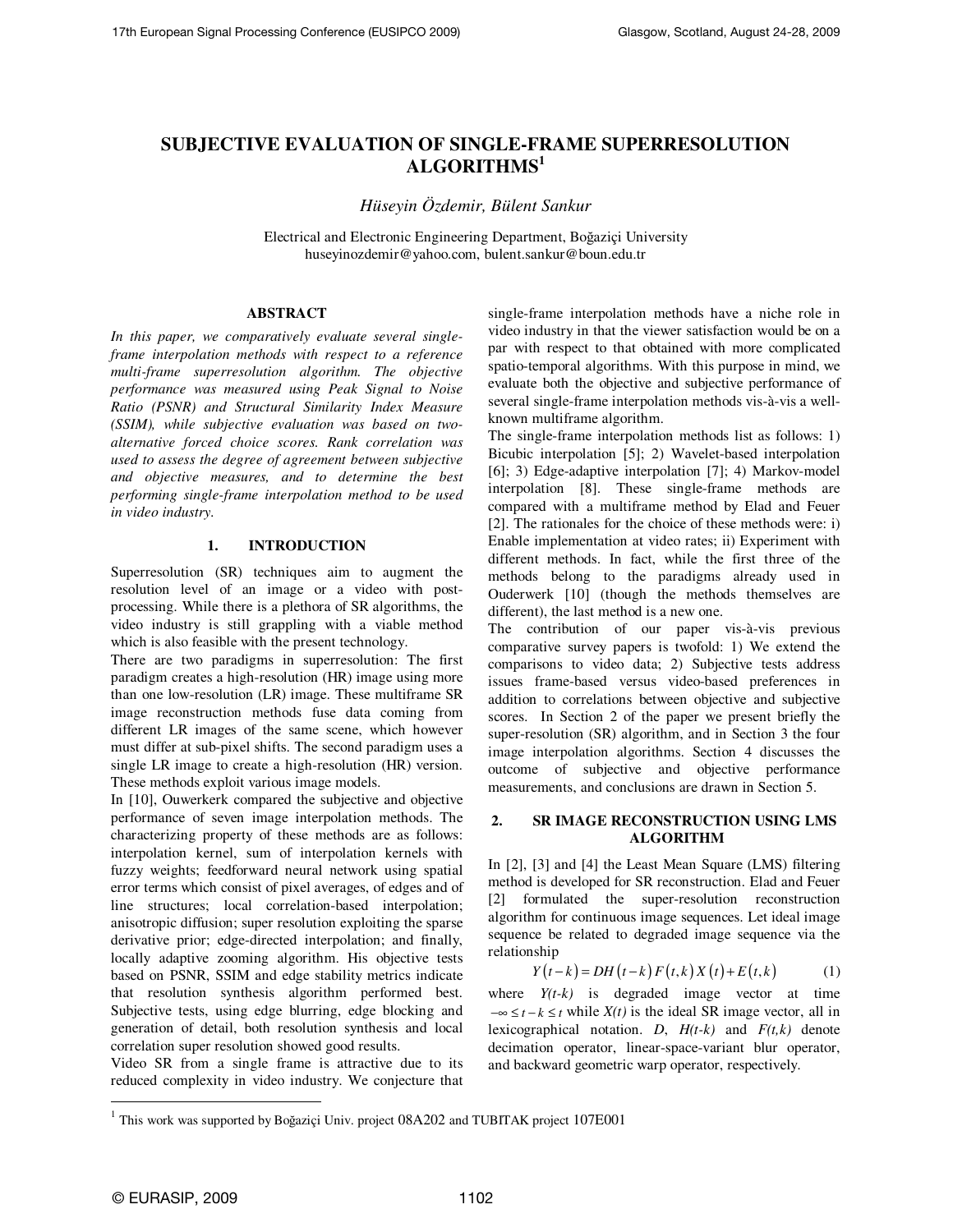We have the warp operator *F* using full-search blockmatching algorithm (block size 16x16). Finally, *E(t,k)* is the additive Gaussian noise vector with autocorrelation matrix  $W^{-1}(t, k)$ . Under the assumption that all these matrices are known [2] the LMS error is defined as

$$
\varepsilon^{2}(t) = \sum_{k=0}^{\infty} \left\| Y(t-k) - DH(t-k) F(t,k) \hat{X}(t) \right\|_{W(t,k)}^{2}
$$
 (2)

Estimation of ideal image vector  $\hat{X}(t)$  minimizing above error term can be found using iterative techniques. Using the steepest descent rule [1]:

$$
\hat{X}(t) = F^{+}(t,1)\hat{X}(t-1) - \frac{\mu}{2} \frac{\partial \varepsilon^{2}(t)}{\partial \hat{X}(t)}\bigg|_{F^{+}(t,1)\hat{X}(t-1)}
$$
(3)

where  $\hat{X}$  is the estimated SR image and  $F^+(t,1)$  is the forward geometric warp operator, that is, the pseudoinverse of  $F(t,1)$ . The recursive implementation of the LMS SR method is convenient for real-time video applications since only the previous frame need to be stored.

## **3. IMAGE INTERPOLATION ALGORITHMS**

#### **3.1. Bicubic Interpolation**

Given a sampled signal, its continuous counterpart can be approximated using some suitable interpolation kernel. 2D interpolation is usually accomplished by applying successively 1D kernel interpolation on horizontal and vertical directions. For uniformly spaced data, the continuous-domain signal  $Y(u, v)$  can be written as

$$
Y(u, v) = \sum_{k} \sum_{l} y(k, l) h\left(\frac{u - u_k}{\Delta u}\right) h\left(\frac{v - v_k}{\Delta v}\right) \tag{4}
$$

In this expression,  $(\Delta u, \Delta v)$  are sampling intervals, *h()* is the interpolation kernel and  $\{y(k,l)\}\$  represent the pixel array in the LR grid. The SR signal is obtained by resampling (4) on a finer grid. In [5], the cubic convolution kernel is given as

$$
h(s) = \begin{cases} 1.5|s|^3 - 2.5|s|^2 + 1 & 0 \le |s| < 1 \\ -0.5|s|^3 + 2.5|s|^2 - 4|s| + 2 & 1 \le |s| < 2 \\ 0 & 2 \le |s| \end{cases}
$$
(5)

## **3.2 Wavelet-Based Image Interpolation**

Wavelet-based image interpolation methods assume that the available image is the coarse approximation  $(LL_0)$ , that is, low-pass filtered subband of an HR image. The interpolation methods then first try to recover the missing horizontal  $(LH_0)$ , vertical  $(HH_0)$  and diagonal  $(HH_0)$ detail subbands, and then obtain the HR image by taking the inverse Discrete Wavelet Transform (DWT) of the expanded image. An important property of DWT is the persistence property. In fact several wavelet-based compression schemes, such as embedded zero tree wavelets, employ this property. Temizel and Vlachos [6] proposed a wavelet based image interpolation method. They used the idea of "persistence", which implies that the magnitudes of wavelet coefficients corresponding to the

same spatial location tend to propagate from lower scales to higher resolution scales. They extended the "persistence" idea to correlation coefficients. First, one goes one scale down, and estimates  $HL_1$  by high pass filtering  $LL_1$  horizontally. Then, correlation coefficients between  $HL_1$  and its estimate are computed. Using these correlation coefficients and estimate of *HL*<sup>0</sup> , exact value of *HL*<sup>0</sup> is computed. All these horizontal and vertical filtering operations are, however, implemented without decimation, in other words one stays at the resolution level of  $LL_0$ . The  $HH_0$  is not predicted since it is judged visually less informative, so that the corresponding coefficients in the inverse DWT are filled with zeros.

#### **3.3 Edge Adaptive Image Interpolation**

The imaging process and the concomitant loss of resolution are modeled as low-pass filtering and decimation stages in [7]. The low-pass filtering operation modifies the values of the pixels near the edges proportionally to the distance between pixels and the edge. Therefore the analysis of the low resolution pixels should give an idea about the position of the edge at sub-pixel level. The one-dimensional case is illustrated in Fig. 1.



Figure 1 – The x pixel, astride an edge, is to be interpolated.

The interpolated value x between the given a, b, c, d neighbors become [7]:

$$
x = \mu b + (1 - \mu)c \qquad \mu = \frac{k(c - d)^2 + 1}{k((a - b)^2 + (c - d)^2) + 2} \qquad (6)
$$

where  $k$  is an input parameter and affects the edge sensitivity. When edge is in midway between *b* and *c*, *a* $b=c-d$  and  $x=(b+c)/2$ . When edge is closer to *c*, then *ab<c-d* and *x* takes a value closer to *b*. In 2D, first the missing pixels along the rows and the missing pixels along the columns are estimated, separately. Then the diagonal pixels are estimated using the results of the previous steps and the mean value of the two results is taken.

### **3.4 Deterministic-Stochastic Interpolation**

Nemirovsky and Porat [8] have proposed an image interpolation method where texture is assumed to be composed of two orthogonal components: a purely nondeterministic component and a deterministic component. The deterministic part of the HR image is computed by calculating the periodogram of the LR image, finding the peaks of the periodogram, masking out the rest and using inverse DFT with zero padding. The non-deterministic part starts with the LR image whose deterministic part has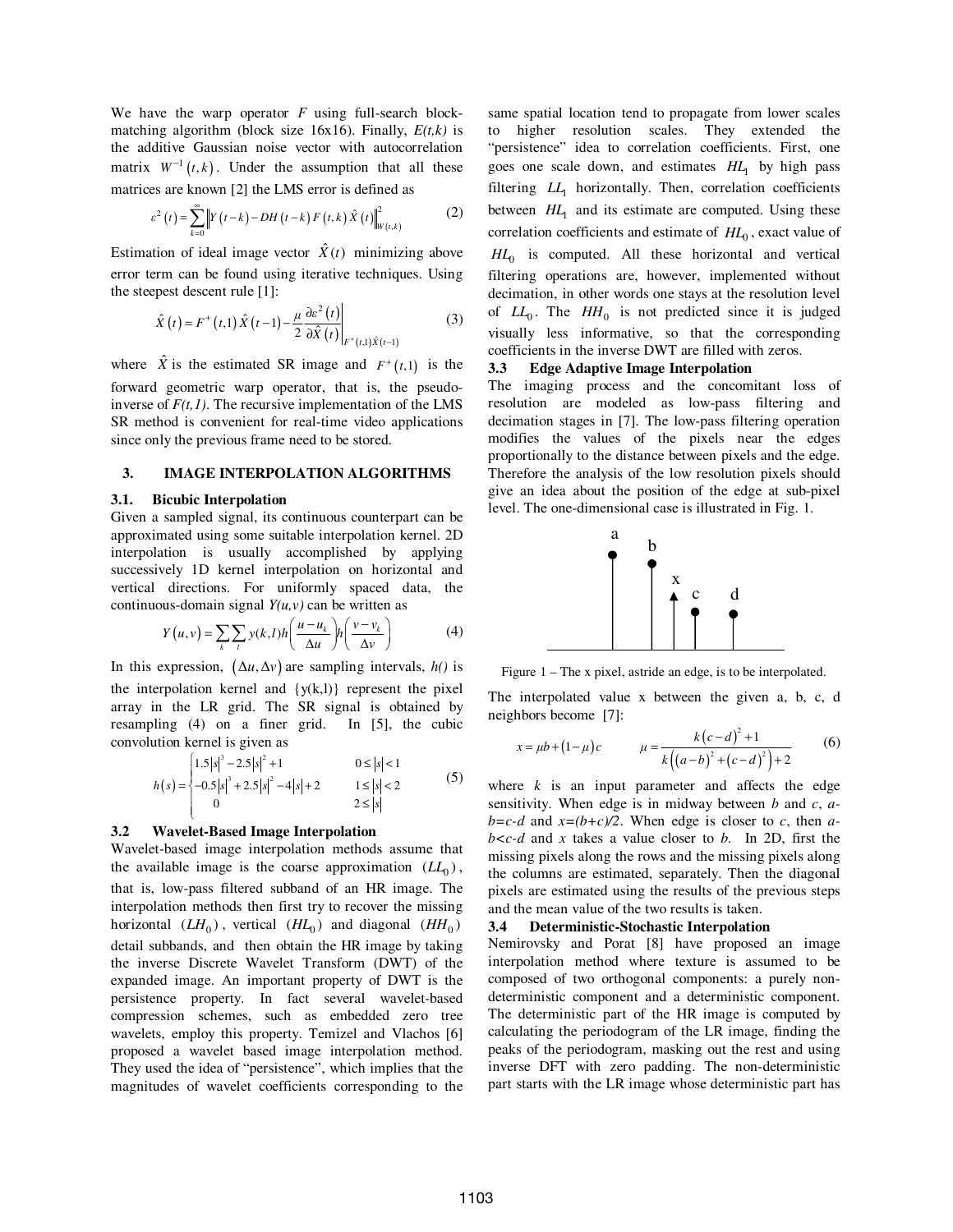been removed. After zero padding the LR nondeterministic part of the image, the missing pixels are filled as described below. For a discrete random field *Y*, the linear least square estimate of *Y(m,n)* can be found as the linear combination of the values in the causal neighborhood of *(m,n)*.

$$
\hat{y}(m,n) = \sum_{\substack{i,j \ (m-i,n-j) \in D_{m,n}}} c_{i,j} y(m-i,n-j) \tag{7}
$$

where the coefficients are found via minimum mean square approach. In [8], 3 nearest neighbors are considered, namely  $D = \{(0,1), (1,1), (1,0)\}$ . The HR image is simply the sum of the HR deterministic and non-deterministic parts.

## **4. EXPERIMENTAL RESULTS**

The original RGB video material had 704x480 pixel resolution; they were decimated by factor of 2 using bilinear interpolation to CIF resolution and converted to grayscale *Y* using the equation below  $Y = 0.299R + 0.587G + 0.114B$ . Then, the decimated sequences were resized to their original resolution (704x480) by using the methods described above. We used 3 video sequences (Calendar, Susi, Tennis), each containing 250 frames. Error images for the  $100<sup>th</sup>$  frames of Susi sequence are given in Fig. 2. The error images were found by subtracting the processed image from the original image, taking the absolute value of the result and scaling by 10. We also extracted two frames from each video for still frame evaluation. PSNR and SSIM metrics were used to evaluate the results quantitatively [9]. PSNR was calculated directly for still frames. For video PSNR calculation, first mean square error (MSE) of each frame in the video was calculated and these MSE values were averaged to find the average MSE value of the video. Finally average MSE value was used to find the video PSNR. Video SSIM values were calculated as described in [9]. Measurements are given in Table 1. According to PSNR criteria, LMS and bicubic methods have the same scores in video and still frame cases. According to SSIM, the winner is LMS method, which, performs better than single-frame methods.

## **4.1 Subjective Preferences**

Subjectively perceived quality of the videos and single frames produced by various superresolution methods were evaluated based on the two-alternative forced choice (2AFC) paradigm. A total of 28 people took part in the experiment. Subjects had normal or corrected-to-normal vision and their ages varied between 22 and 30. The experiments were performed in a lit room using a 60 Hz, 1280x720 LCD display from a viewing distance of 30 cm. Each observer completed a total of 10 2AFC comparisons for each of the three sequences, 10 2AFC comparisons for each of the six frames, in total 90 2AFC comparisons during the experiment.

|                | Video<br><b>PSNR</b> | Still Frame<br><b>PSNR</b> | Video<br><b>SSIM</b> | Still Frame<br><b>SSIM</b> |
|----------------|----------------------|----------------------------|----------------------|----------------------------|
| <b>LMS</b>     | 24.9                 | 24.9                       | 0.85                 | 0.86                       |
| <b>Bicubic</b> | 24.9                 | 24.9                       | 0.85                 | 0.85                       |
| Edge<br>Adap.  | 23.7                 | 23.8                       | 0.81                 | 0.82                       |
| Wavelet        | 22.9                 | 23.0                       | 0.77                 | 0.78                       |
| MRF Pre.       | 24.4                 | 24.4                       | 0.77                 | 0.77                       |

Table 1 – Average PSNR (dB) and SSIM values.

The ten comparisons are due to the two-combinations of the 5 methods. There was no time pressure on the subjects and they could toggle back and forth between test pairs as much as they wanted. Subject votes were screened for outlier behavior and only one was eliminated.

## **4.2 Correlation of video and frame scores**

The percentages of subjective preferences are shown in Table 2. In each cell, the upper number is the video score and lower one is the frame score. For example, the second cell in the first row of Table 2 indicates that SR method is preferred over the bicubic 75.3% (in video tests) of the time, while the third cell indicates that it is overwhelmingly preferred over the edge-adaptive method, and so on. Note that the scores are normalized, so maximum is 100 for each comparison. We wanted to check if the subjective preferences for the methods were in agreement between the frame tests and video tests, and this agreement was measured with Spearman's rank correlation coefficient. If the number of comparisons is K (which is given by combinatorial two of the number of methods), each subject form a K dimensional vector for each frame and video. Each element of this K dimensional vector is related to "method A vs. method B" comparison. Combining the decisions of all subjects for this comparison, we get 3 vectors in sequence case and 6 vectors in frame case. Then, 3 sequence vectors are averaged and the resultant vector represents the decisions related to "method A vs. method B" comparison in sequence case. Also, 6 sequence vectors are averaged and the resultant vector represents the decisions related to "method A vs. method B" comparison in still frame case. The average sequence and the average still frame vectors are used to compute Spearman's rho coefficients which are given in Table 3. The correlation coefficients, except for those of edge adaptive – MRF prediction and bicubic – wavelet pairs, are high. This proves that in most cases frames or sequences can be used alternatively for judging superresolution methods.

## **4.3 Correlation of objective and subjective preferences**

The ranking of methods according to both subjective and objective preferences (PREF) is given in Table 4.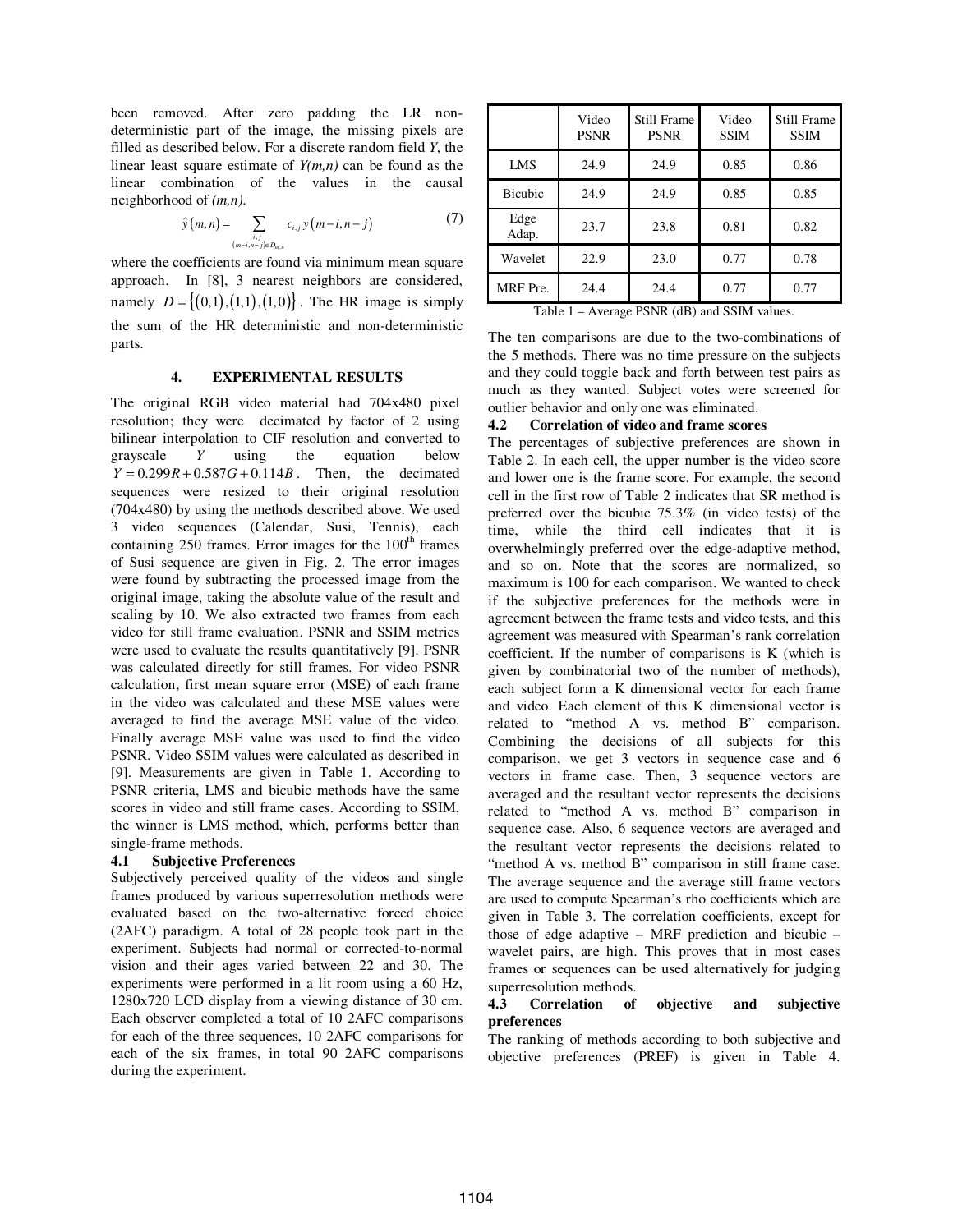

Figure 2 – Error images of all methods for  $100<sup>th</sup>$  frame of  $1<sup>st</sup>$  video.

|                | LMS         | Bicubic      | Edge<br>Adap. | Wavelet      | <b>MRF</b><br>Pre. |
|----------------|-------------|--------------|---------------|--------------|--------------------|
| <b>LMS</b>     |             | 75.3<br>97.5 | 96.3<br>96.3  | 87.7<br>90.1 | 98.8<br>98.8       |
| <b>Bicubic</b> | 24.7<br>2.5 |              | 92.6<br>85.2  | 67.9<br>46.3 | 92.6<br>88.9       |
| Edge<br>Adap.  | 3.7<br>3.7  | 7.4<br>14.8  |               | 11.1<br>19.1 | 58.0<br>56.2       |
| Wavelet        | 12.3<br>9.9 | 32.1<br>53.7 | 88.9<br>80.9  |              | 91.4<br>85.8       |
| MRF Pre.       | 1.2<br>1.2  | 7.4<br>11.1  | 42.0<br>43.8  | 8.6<br>14.2  |                    |

|                | <b>LMS</b> | Bicubic | Edge<br>Adap. | Wavelet | <b>MRF</b><br>Pre. |
|----------------|------------|---------|---------------|---------|--------------------|
| LMS            |            | 1.0     | 1.0           | 1.0     | 1.0                |
| <b>Bicubic</b> | 1.0        |         | 0.99          | 0.54    | 1.0                |
| Edge<br>Adap.  | 1.0        | 0.99    |               | 0.66    | 0.48               |
| Wavelet        | 1.0        | 0.54    | 0.66          |         | 0.62               |
| MRF Pre.       | 1.0        | 1.0     | 0.48          | 0.62    |                    |

Table 2 – Subjective preferences in percentage for both videos and frames.

Table 3 – Spearman's rank correlation between subjective video and frame preferences.